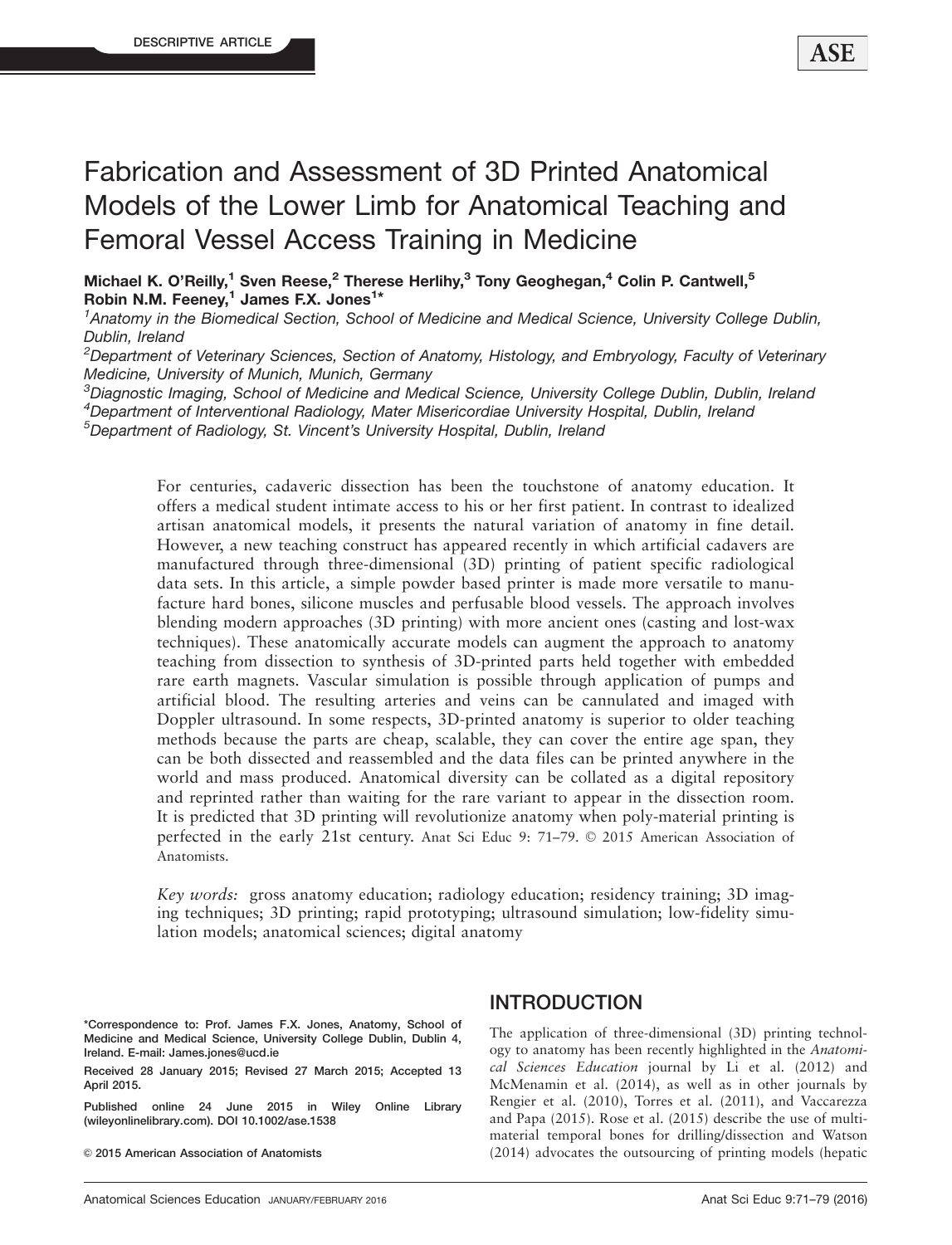vessels) to commercial companies. The study by McMenamin et al. (2014) in particular, demonstrates the potential value of the 3D printing approach to the teaching of anatomy. Prosected specimens can be transformed into 3D color models and economically mass manufactured at various scales. As the authors were using a Z Corp powder printer (ZPrinter®650; 3D Systems Corp., Rock Hill, SC) the resulting models exhibited a high Shore hardness and brittleness. But the authors predicted that future soft dissectable models will involve using multi-material printers (such as the Stratsys Objet Connex Multi-Material printers; Stratasys Ltd., Eden Prairie, MN). Unfortunately, this technology is prohibitively expensive and the photopolymer resins are also costly.

The present study presents the results of some of experiments in 3D printing in anatomy using a simple powder Z Corp printer (ZPrinter®250, 3D Systems Corp., Rock Hill, SC). The authors have increased the versatility of this powder printer by creating hard molds for soft silicone muscles and applying the "lost-wax casting technique" to hard powder cores for soft blood vessels. The introduction of ultrasound to anatomy teaching can vividly impress upon students the relation between grayscale sonographic images and the corresponding anatomy (Moscova et al., 2015). However, some caution must be exercised with the sonographer's terms for anatomical landmarks (Hall et al., 2015). Although ultrasound equipment is becoming cheaper and a more common imaging modality for the dissection room, circulatory flow is seldom re-established in the formaldehyde fixed cadaver and therefore Doppler imaging is impossible. In this article, a description is provided of local manufacture of anatomically accurate blood vessels and a method for perfusing these with artificial blood. Vascular models of the inguinal region were created in order to teach anatomy to medical students and cannulation methods to interventional radiologists. A study by Seto et al. (2010) has shown that the more experience an operator has with real time ultrasound the greater the chance of success of femoral artery access (especially in cases of high branching of the femoral artery). Therefore, another aim of the present study was to capture these anatomical variants in model form.

### METHODS

Approval from the local human research ethics committee was obtained to use fully anonymized patient CT data sets and to survey users of the 3D-printed models with voluntary questionnaires.

#### Construction of Lower Limb Model

The printed lower limb was based on freely available anatomically accurate 3D model files from the BodyWorks3D website (Center for Life Science, 2013) as object (.obj) files (Mitsuhashi et al., 2009). Object files were downloaded for each part of the right lower limb model, limited to bones from the femur to the phalanges and the muscles and tendons of the posterior compartment of the leg.

These files were opened in a free mesh processing software MeshLab, version 1.3.3, (Visual Computing Lab, ISTI–CNR, Pisa, Italy). Using this software, the number of faces/vertices were reduced in each model by applying a quadric edge collapse decimation filter, set to 30% of the original number of faces/vertices, thus reducing the size and complexity of each rendered model. This allows for smoother editing and processing in the printing software without compromising topographical detail. These filtered files were then exported as stereolithography files (.stl), the ubiquitous and universal file standard in 3D printing.

The files containing the data for the posterior compartment muscles were imported into the software Tinkercad (Autodesk Inc., San Francisco, CA), a free cloud based graphical user interface computer aided design software package that permits (.stl) file manipulation and editing. The 3D models of the muscles were placed in a virtual box large enough to contain their entire structure and a Boolean subtraction function removed the external muscle shape from the inner volume of the box thereby creating a negative mold of the muscle.

The muscle mold (.stl) files were then opened in Z  $\mathrm{Edit}^{\mathrm{TM}}$ Pro, (3D Systems Corp., Rock Hill, SC) a proprietary mesh editing and 3D printing preparation software package. This software fixed mesh errors and allowed the mold to be cut in half and connector pins and drain holes to be added.

The bone files were imported directly into  $Z$  Edit<sup>TM</sup> Pro without the Tinkercad step as described above. Using the drain hole function cylindrical cavities were placed into the models at the origin and insertion of the posterior compartment muscles and also the bony articulations. The cavity size was dependent on the size of miniature disc magnet to be inserted. The files were then opened in Z Print, (3D Systems Corp., Rock Hill, SC) and scaled to 1: 2 to reduce model cost and to allow all parts to be manufactured in one print run. Z Print then sent the finalized models to our Binder Jetting (BJ) 3D printer, ZPrinter® 250, (3D Systems Corp., Rock Hill, SC). This printer is a 64 color composite 3D printer with a 400 micron minimum feature size and layer thickness of 100 microns. It has a build volume of 236  $\times$  185  $\times$ 127 mm and a printing speed of 20 mm per hour. The print material, ZP 151, (3D Systems Corp., Rock Hill, SC) is a proprietary formula based on calcium sulfate dihydrate and other materials that are trade secrets.

The total print and drying time for the entire model and molds was 7.5 hours. Once the bones and muscle molds were depowdered they were baked at  $60^{\circ}$ C in an oven, (WON-32; Daihan Scientific, Gangwon-do, Korea) for 2 hours to complete the binding process. The bones and muscle molds were then finished using ZBond, (3D Systems Corp., Rock Hill, SC), a cyanoacrylate based infiltrant designed to rapidly strengthen composite 3D-printed models.

The materials to create the muscles were commercially available room temperature vulcanization (RTV) addition/ platinum cure high tear strength silicones, Dragon Skin Series 2A and Eco-Flex 00-50A, (Smooth-on Inc., Macungie, PA). The A rating is a measure of hardness using the Shore Hardness Scale, based on the induration caused by a 1.4 mm steel rod with a  $0.79$  mm diameter  $35^{\circ}$ C truncated cone applying 8.064 N of pressure (Mix and Giacomin, 2011). All our samples were subjected to negative pressure  $(-30 \text{ mm Hg})$  to remove air bubbles for two minutes in a vacuum chamber.

Each muscle mold was prepared by spraying Ease Release® 200, (Smooth-on Inc., Macungie, PA), a petroleum based silicone release agent that would facilitate demoulding. The tendinous insertion and origin were molded using Eco-Flex 00-50A. Ten grams of iron filings (Sigma-Aldrich Ireland Ltd. Arklow, Ireland) were added to 20 mL of Eco-Flex 00- 50A in order to make the silicone ferromagnetic. The belly of the muscle was formed with Dragon Skin® No. 20A, colored with blood red Silc Pig® (Smooth-on Inc., Macungie, PA). As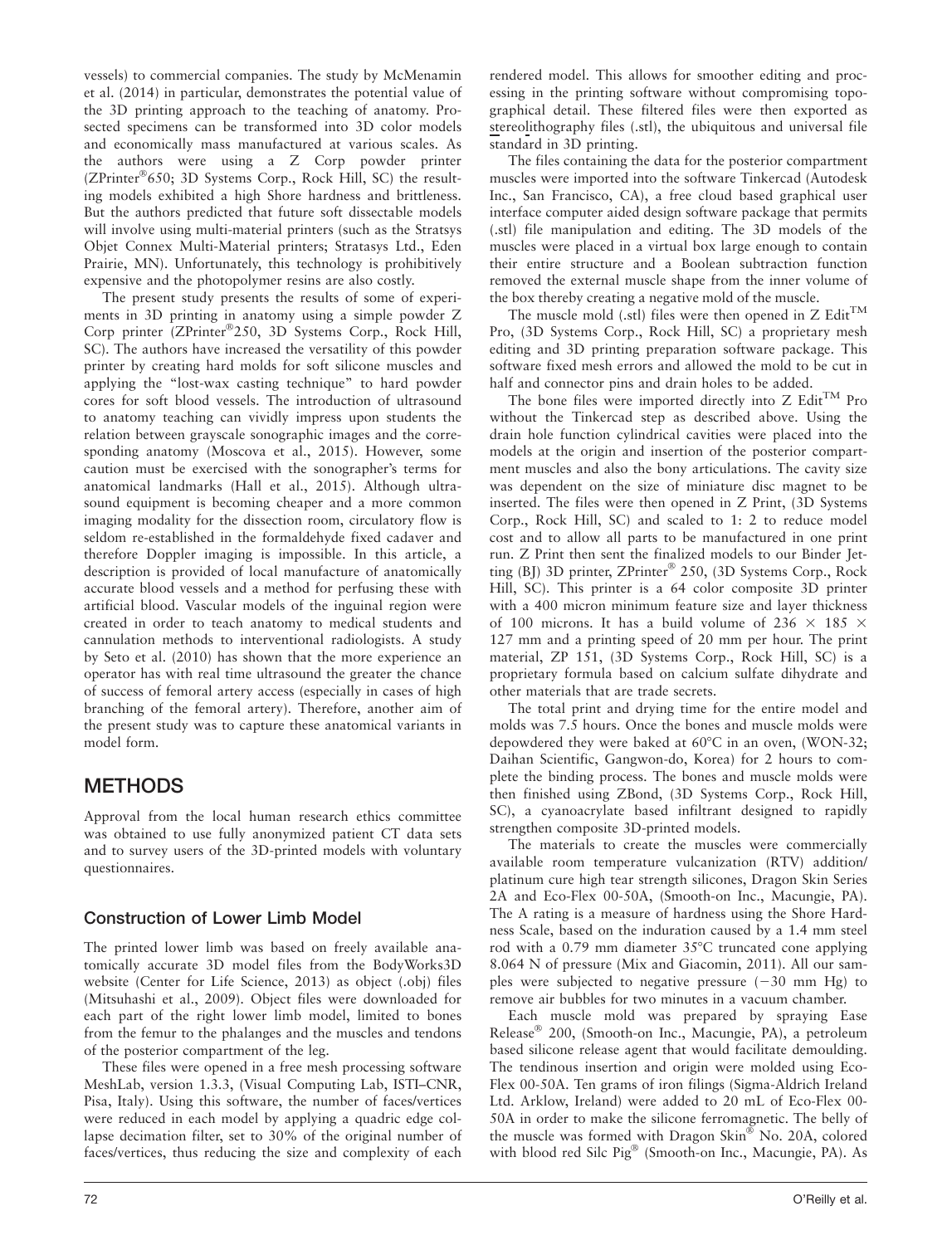

### Figure 1.

Lower limb 3D-printed anatomical model. This 22-part model of the leg and foot was produced in one print run of the Z Corp system. A, shows small bones of the foot held together with rare earth magnets; B, shows dorsum of foot with tibia and fibula attached; and C, shows the silicone muscles of the calf which are attached to bones via magnetized tendons.

both Eco-Flex and Dragon Skin are platinum catalyzed silicones they do not exhibit cure inhibition when mixed; full cure was obtained by heating the silicones in an oven at  $60^{\circ}$ C for one hour.

The bones were then assembled and Neodymium rare earth magnets (First4Magnets, Tuxford, Nottinghamshire, UK) glued into the preformed cylindrical cavities at the bony articulations and the muscles origins and insertions (Fig. 1). The 3 mm  $\times$  2 mm (diameter  $\times$  height) magnet used in the joints between the cuneiforms and the metatarsals was able to support 270 grams of weight and the two 6 mm  $\times$  4 mm magnets in the knee joint were designed to support 1.2 kg each. This enabled the model to be suspended by the knee joint without risk of it falling apart. Each model required 34 magnets and 10 g of iron filings in total.

#### Limb Model Assessment

An electronic message was circulated to our Graduate Entry Medicine Year 1 class inviting them to a supplementary practical session on lower limb anatomy to explore the use of 3D printing in anatomical education. This class had just completed their anatomy modules on limb anatomy. Of the 105 students invited 22 students attended on the day. When they arrived they were randomly divided into two groups, a 3Dprinted model group and a dissection group, using Random. org (Randomness and Integrity Services Ltd., Dublin, Ireland), a random number generator. A 10-question formative assessment was performed to compare baseline anatomical knowledge of the lower limb of the two groups. The tests were performed using the Qwizdom® Student Response Interactive System, (Qwizdom, Puyallup, WA).

Subsequently the 3D-printed model group was led to our clinical skills laboratory where three unassembled lower limb models were available. The dissection group remained in the dissection laboratory. Each group was given an identical set of objectives to accomplish regarding the calf muscles and the bones of the lower limb. They had access to an anatomy demonstrator and anatomy atlases for the duration of the one hour practical.

At the end of the practical, after a 15-minute break, both groups reconvened in the dissection room where a further 28-question assessment was performed specifically on the material covered in the practical session guidelines using the Qwizdom system.

Following the assessment a survey was provided to the students which included questions about their preferred learning methods. This survey used a six-point Likert scale to quantify responses.

#### Construction of Femoral Artery Access Model

The vascular 3D models were created with the software  $M$ imics<sup>TM</sup>, version 16.0 (Materialise, Leuven, Belgium) using segmentation algorithms applied to anonymized patient computed tomography data sets or by downloading free vascular models from the BodyWorks3D website (Center for Life Science, 2013). Calcium sulphate dihydrate, the main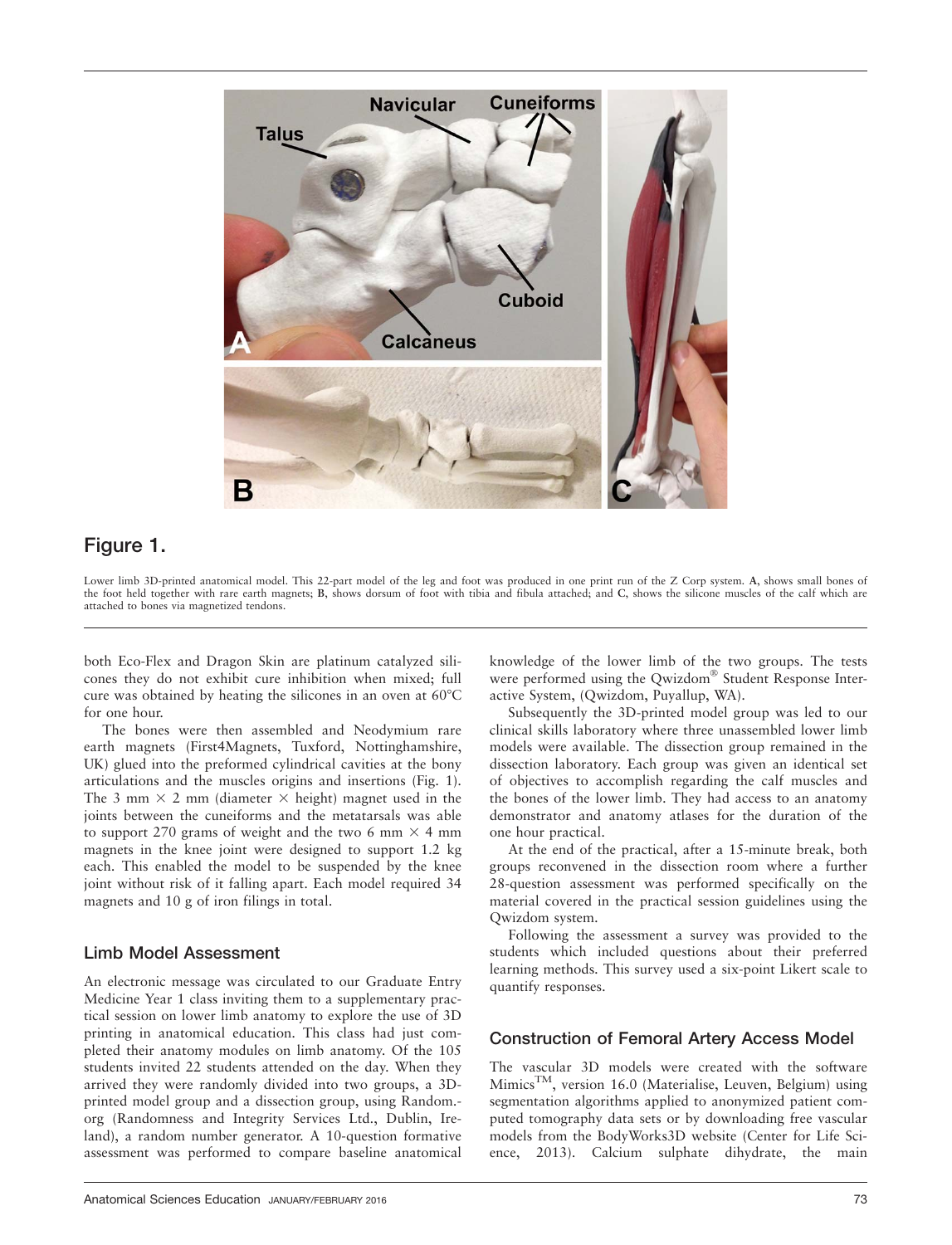

### Figure 2.

An aneurysmal atherosclerotic circulation. A, The segmented circulation from subclavian arteries to femoral arteries (derived from a CT angiogram); B, A silicon coated powder printed vasculature in a drying oven; C, Following removal of the powder core the silicone phantom remains intact and can be perfused.

component of the ZP151 powder is soluble in water at  $0.24$  g/100 ml at  $20^{\circ}$ C (American Chemical Society, 2006). The process of producing hollow silicone arterial vessels is similar to the lost-wax casting method. The ZP 151 model was coated with a fine mist of Epsom salts (44% w/v) with a small amount of pink food coloring (Tesco PLC, Hertfordshire, UK) to visualize which areas of the model had been adequately coated. After this coat of Epsom salt the model was baked in a gravity oven at  $60^{\circ}$ C for 30 minutes and the whole process repeated three times.

Once the models were dry, the Dragon Skin series silicon rubbers (No 20A) two-component room temperature vulcanization silicone (series 2A, Smooth-on Inc., Easton, PA) addition cure silicone was used to create the muscular tunic of the vessel. The model was then placed in a gravity oven at  $60^{\circ}$ C for 12 minutes to accelerate the curing process. This also had the added benefit of reducing dripping and accumulation of silicone that can result in a nonuniform wall thickness. As each coat was very thin, 0.3 to 0.5 mm, eight minutes was sufficient to reach a state where the silicone had polymerized into a solid layer. This step was repeated four times and the model then baked for a further two hours to complete the curing process. The powder core of the model was removed by flushing with hot tap water and then placed in a sealed 5-liter beaker of distilled water and placed in a gravity oven at  $80^{\circ}$ C for 8 to 10 hours. This resulted in a patent, hollow replica of the arterial segmented lumen with a 1 to 2 mm translucent silicone wall (Fig. 2). A fused deposition Ultimaker Original 3D printer (Ultimaker B.V., Geldermalsen, The Netherlands), was used to produce bespoke connectors for our arterial models (in polylactic acid). They were modeled on the arteries diameters thus avoiding distortion of the model when applied. The connectors were secured in place using 1-0 silk surgical suture. Using the MIMICSTM segmentation algorithm, the threshold Hounsfield values were set from 300 to 1,200 to isolate bone and from 30 to 100 to segment skin. The anterior surface of the segmented skin model was extruded uniformly by 5 mm to ensure it was robust. The resultant (.stl) files were processed with ZEdit pro BJ 3D printer (3D Systems Corp., Rock Hill, SC). The mask of the patient's skin was between 1.5 and 2.3 mm in depth, in keeping with described reference ranges (Akkus et al., 2012). Dragon Skin (No. 10A; Smooth-on Inc., Easton, PA) was utilized as a tissue mimicking material as it has been previously used in other medical simulators and has a similar Poisson's ratio (0.25) to skin (0.30) (Agache et al., 1980; Miller et al., 2013) . The area of the skin mould was measured and the desired silicone skin thickness set at 2 mm. Tissue mimicking material was produced by mixing ballistic gelatin (Dr. Oetker Ireland Ltd., Ballymount, Dublin, Ireland) and corn starch. The femoral artery/vein simulator was perfused with artificial blood driven by a peristaltic pump, model 505S, (Watson-Marlow Ltd., Falmouth, Cornwall, UK). The artificial blood consisted of distilled water (1 l), glycerol (12 g%), sephadex beads (0.4 g%; diameter range 50–100 microns; Sigma-Aldrich Ireland Ltd. Arklow, Ireland) and blood coloring liquid (1gram%), Adam,Rouilly Ltd., Sittingbourne, Kent, UK). The arterial perfusion pressure was set between 80 and 100 mm Hg by adjusting a resistor (Hoffman clamp) on the outflow tubing and measured by noting the height of a column of water.

(3D Systems Corp., Rock Hill, SC) and printed with the Z250

#### Assessment of Femoral Artery Access Model

To examine the utility of our models for learning ultrasoundguided arterial puncture techniques they were presented to the entire cohort of Irish first year radiology specialist registrars  $(n = 19)$  and two consultant interventional radiologists. Each year there is a training day run by the Faculty of Radiologists for the specialty of interventional radiology. Currently the Ultrasound Vascular Access Slab, (part 60531, Limbs & Things Ltd., Bristol, UK), a low-fidelity ultrasound access trainer is used for this session. Each trainee had hands on time with the faculty model and one of our two models. They were then asked to fill out a survey with a six-point Likert scale for 3D model and also on preferred learning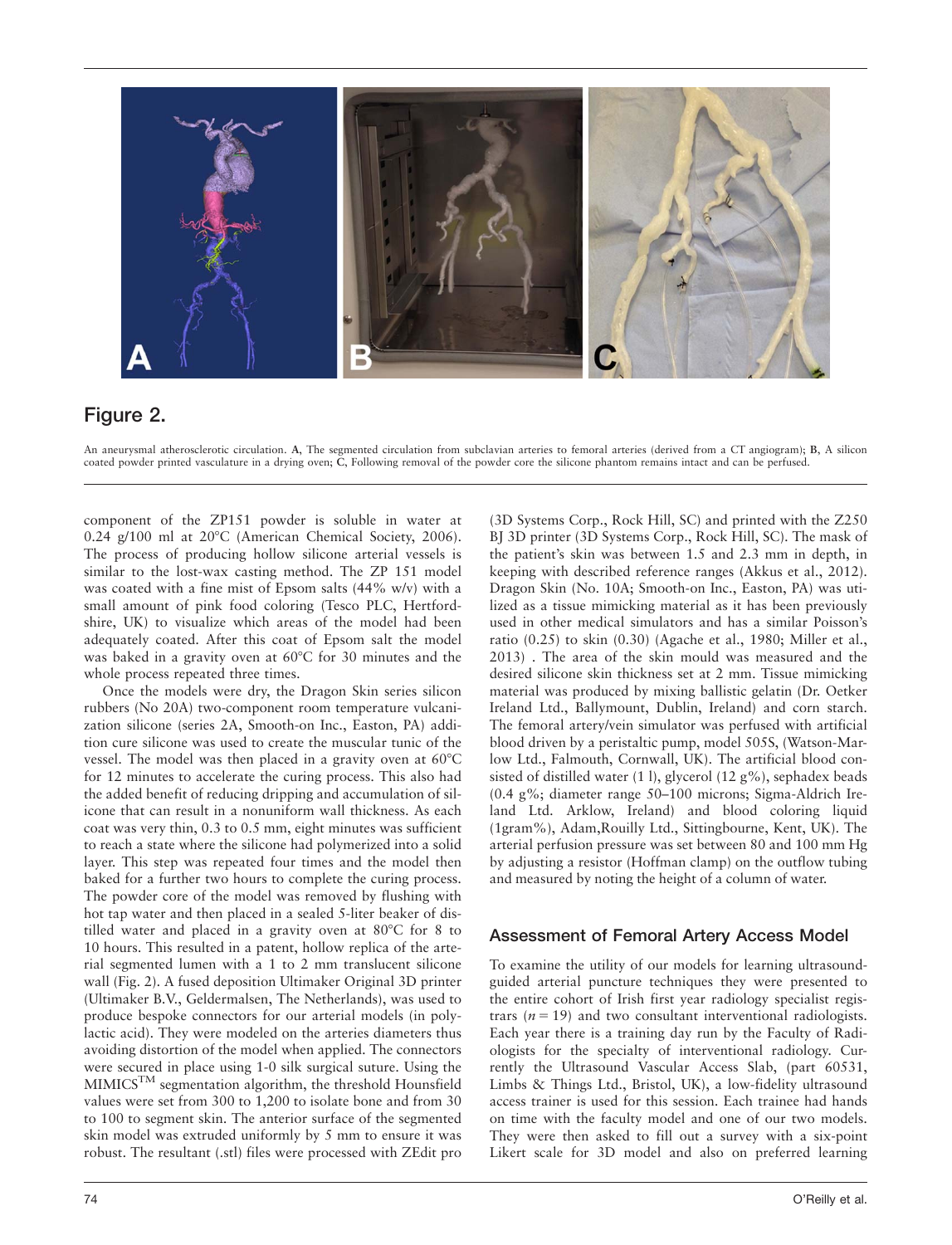

## Figure 3.

Patient specific vascular anatomy. A, shows the tortuous vascular anatomy of an elderly female with atherosclerosis. This is how the color printed parts appear when removed from the machine; B, shows a more healthy vasculature but with a high origin of profunda femoris artery (black arrow).

modalities in interventional radiology. There was also an open section for comments.

#### Statistical Analysis

Results were analyzed using SPSS software (version 20.0, IBM Corp., Armonk, NY). The medical student data was analyzed with an unpaired Student's  $t$  test. A five-item questionnaire for radiologists' opinion of the vascular model was tested for internal consistency with Cronbach's alpha and gender differences with Tau B. The criterion for statistical significance was  $P \leq 0.05$ .

### RESULTS

#### Construction of Lower Limb Model

A 22-part scale model (1:3) of the lower limb and posterior compartment musculature was successfully manufactured using the BodyParts3D data set (Fig. 1). The model consisted of all the bones of the lower limb excluding the patella to the level of the metatarsal bones. The bones were connected at their articulations using rare earth magnets that permitted the student to both assemble and disassemble the model. Muscle attachments were also reversible as the silicone replicas had black ferromagnetic tendons (Fig. 1).

#### Limb Model Assessment

Twenty two students (21.6% of the class) participated. Results were analyzed using SPSS statistical package, version 20 (IBM Corp., Armonk, NY) and unpaired Student's t-test. In the formative test, no difference  $(P = 0.63)$  was found between the initial baseline knowledge of the 3D-printed model group (49.1%) and the dissection room (DR) group (48.2%). Following the one hour practical session, the 3Dprinted model group averaged 50% and the DR group 45.5% ( $P = 0.46$ ). The 3D-printed group strongly agreed that the 3D model is a learning tool they would like to use in anatomy (90.6%) and both 3D-printed model (90.6%) and DR (83.3%) groups agreed their learning was enhanced using interactive models.

#### Construction of Femoral Artery Access Model

Two full-scale vascular models were produced. Model 1 utilized a diseased, dilated arterial system from an elderly patient with heavy atherosclerotic calcification (Fig. 3). Model 2 was derived from a healthy 50-year-old female; her vascular anatomy displayed an early branching of profunda



## Figure 4.

Schematic representation of experimental procedure for performing Doppler ultrasound on perfused 3D-printed vessel. A peristaltic pump drives pulsatile flow at arterial pressure which can be detected with an ultrasound probe. This facilitates arterial cannulation via percutaneous needle insertion.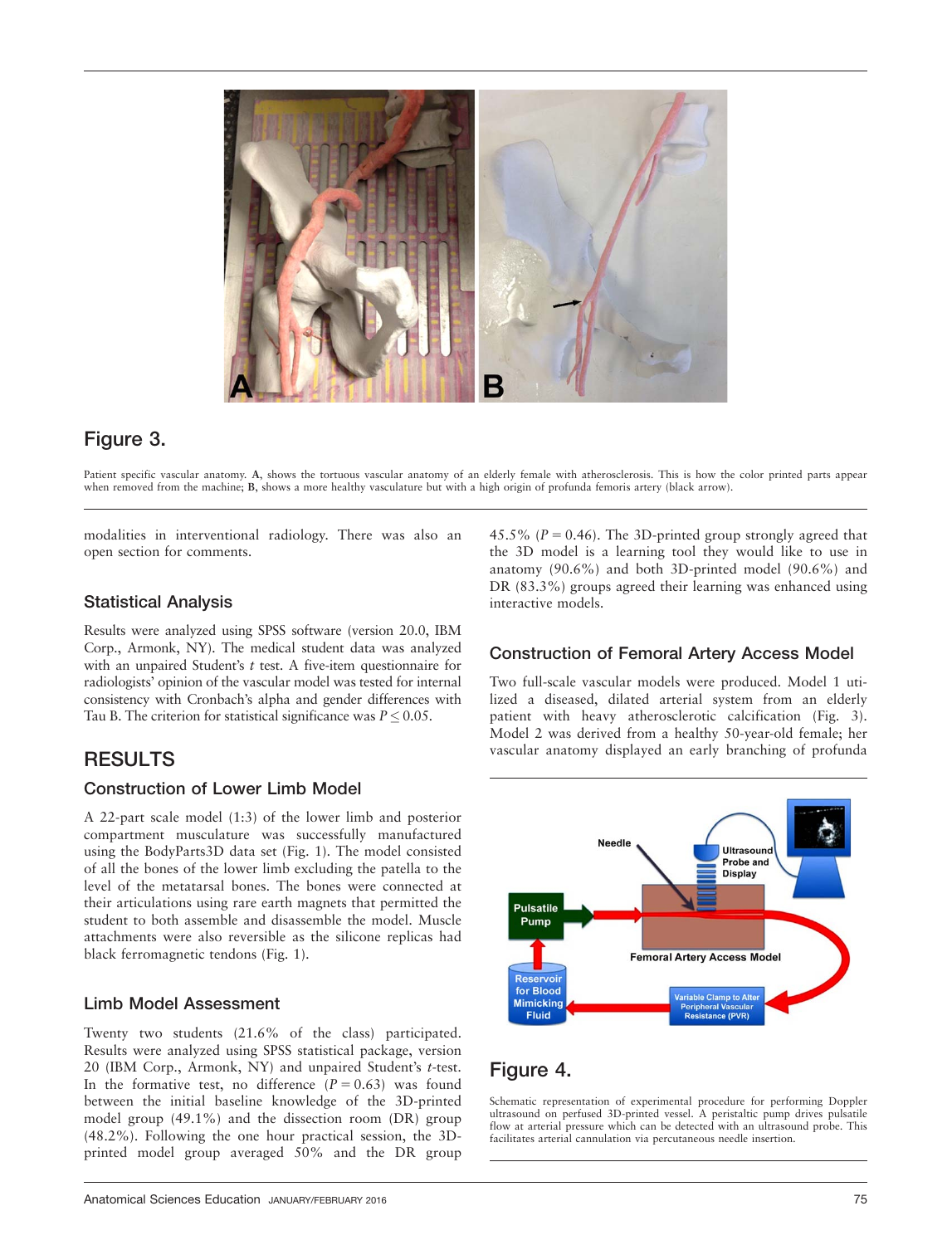

## Figure 5.

Femoral artery and vein model. This model of a patient's inguinal region contains skin, adipose tissue, bone, pulsatile arteries and smooth venous flow; A, shows the early stage of the model construction with bony parts and silicone vessels and before the tissue mimicking material has been added; B shows the complete model with tissue and skin layer. A simple peristaltic pump driven at 70 revolutions per minute provides the motive force for the circulation of artificial blood; C, illustrates ultrasound guided arterial puncture and withdrawal of artificial blood.

femoris artery from the femoral artery, a normal but important anatomical variant (Fig. 3).

#### Assessment of Femoral Artery Access Model

Nineteen trainees took part in the survey of these vascular models which were perfused and imaged with ultrasound (Fig. 4). The average age of the cohort was 29.5 years and there was an equal representation of gender. The results showed that the trainees preferred our model compared to the commercially available simulator with an overall rating of 5.1/6. A model was created that looked realistic during ultrasound imaging (5.2/6) and had haptic characteristics that would be expected in a real patient experience including a palpable pulse (4.3/6). Our overall aim of creating a model



## Figure 6.

Longitudinal Doppler ultrasound imaging of the femoral artery (left panel) and femoral vein (right panel). The color coding indicates the direction of blood travel with the arterial wave front being centrifugal and the smooth venous flow centripetal.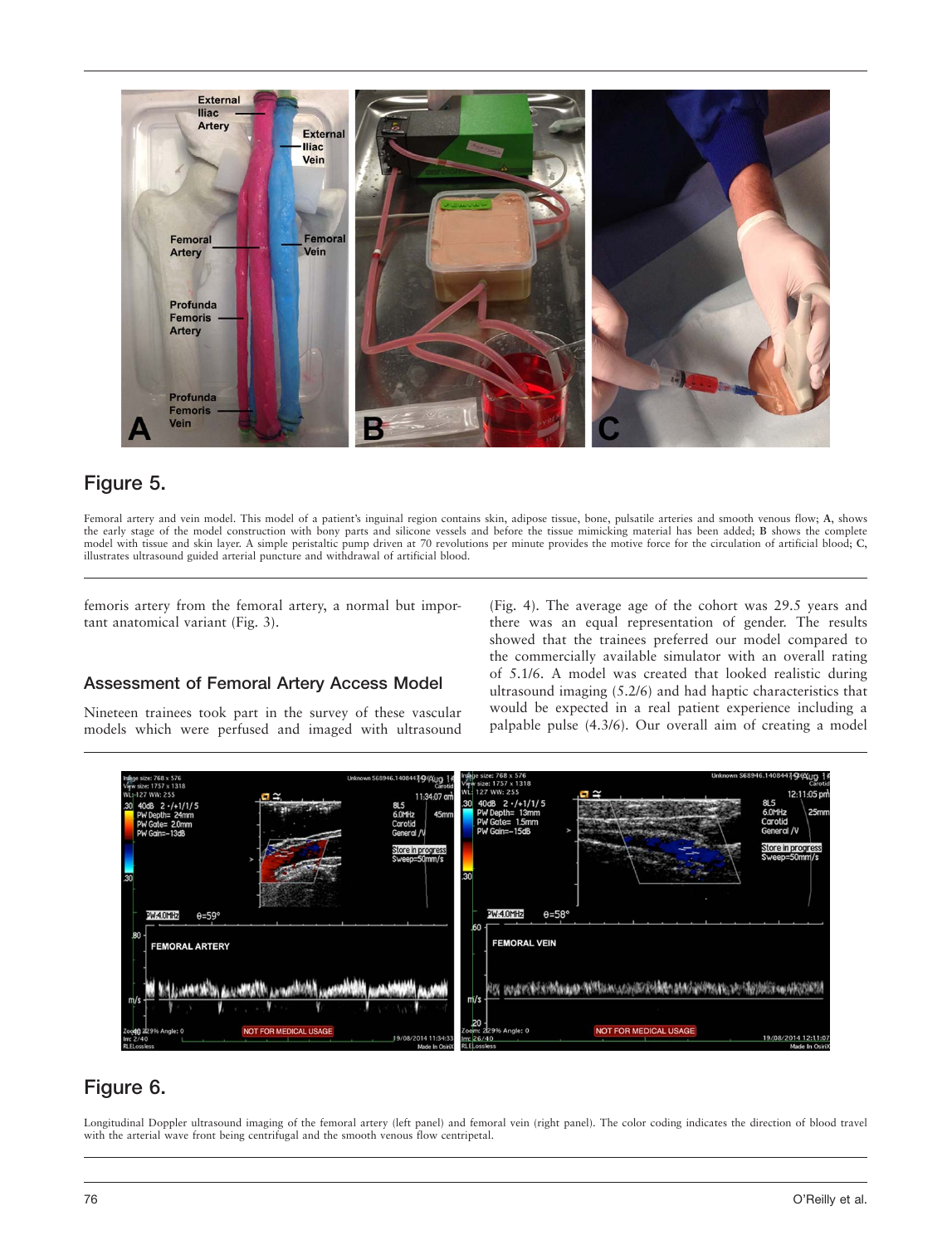

### Figure 7.

Imaging femoral artery (FEM ART) and femoral vein (FEM VEIN) with ultrasonography. A and B, show a compressive force placed on the skin overlying the femoral vessels that leads to its selective venous collapse. This is a standard technique used to distinguish femoral artery and vein when interventional radiological access is required; C, the vessels can be cannulated percutaneously with a venous access catheter; and D, the cannula (black arrow) is imaged within the vessel lumen.

that mimics a real patient encounter was also accomplished with a rating of 4.5/6. A sample of the questionnaire is included in the supplementary material. The composite score for the five items was 4.6/6 and its internal consistency was tested with Cronbach's alpha and was found to be 0.74. The average scores of female and male participants for the five items were positively and significantly correlated (Tau  $B = 0.8$ ; two tailed  $P = 0.05$ ) indicating that there was no gender bias in the response patterns.

In response to the qualitative feedback received, improvements were made to model including the near field echogenicity of the tissue mimicking material (TMM), an anatomically accurate, compressible venous system and inclusion of materials that do not degrade with time (e.g. gelatin slowly liquefies).

The near field echogenicity was improved by simply increasing the concentration of cornstarch in a subcutaneous layer to 18 g/l and setting the TMM in layers as opposed to a single pour in the original model (Gerstenmaier et al., 2013). Gelatin has a finite lifespan, even when refrigerated and stored in an airtight container. Florid fungus formation and liquefaction of the gelatin formed after week 3 of storage and by week 4 most models were unusable. Using gel wax (FullMoons Cauldron, Berkshire, UK) previously described in use of a model breast biopsy phantom (Vieira et al., 2013), the model evolved to be odorless, degradation free and with similar acoustic properties to human tissue. This gel wax feels like subcutaneous fat and has a density of  $0.81$  g/cm<sup>3</sup> and a melting point of  $61.4^{\circ}$ C. Cornstarch can also be mixed with the wax to adjust its echogenicity, at similar concentrations to those used with gelatin previously.

The final model was a high-fidelity, low-cost ultrasound phantom. It had a palpable pulse, similar Doppler signals to in vivo arterial and venous waveforms and vessels that can be cannulated many times before repair is needed. It also demonstrated similar ultrasound properties to real tissue with a thin walled collapsible femoral vein and pulsatile pressurized thicker walled femoral artery (Figs. 5–7).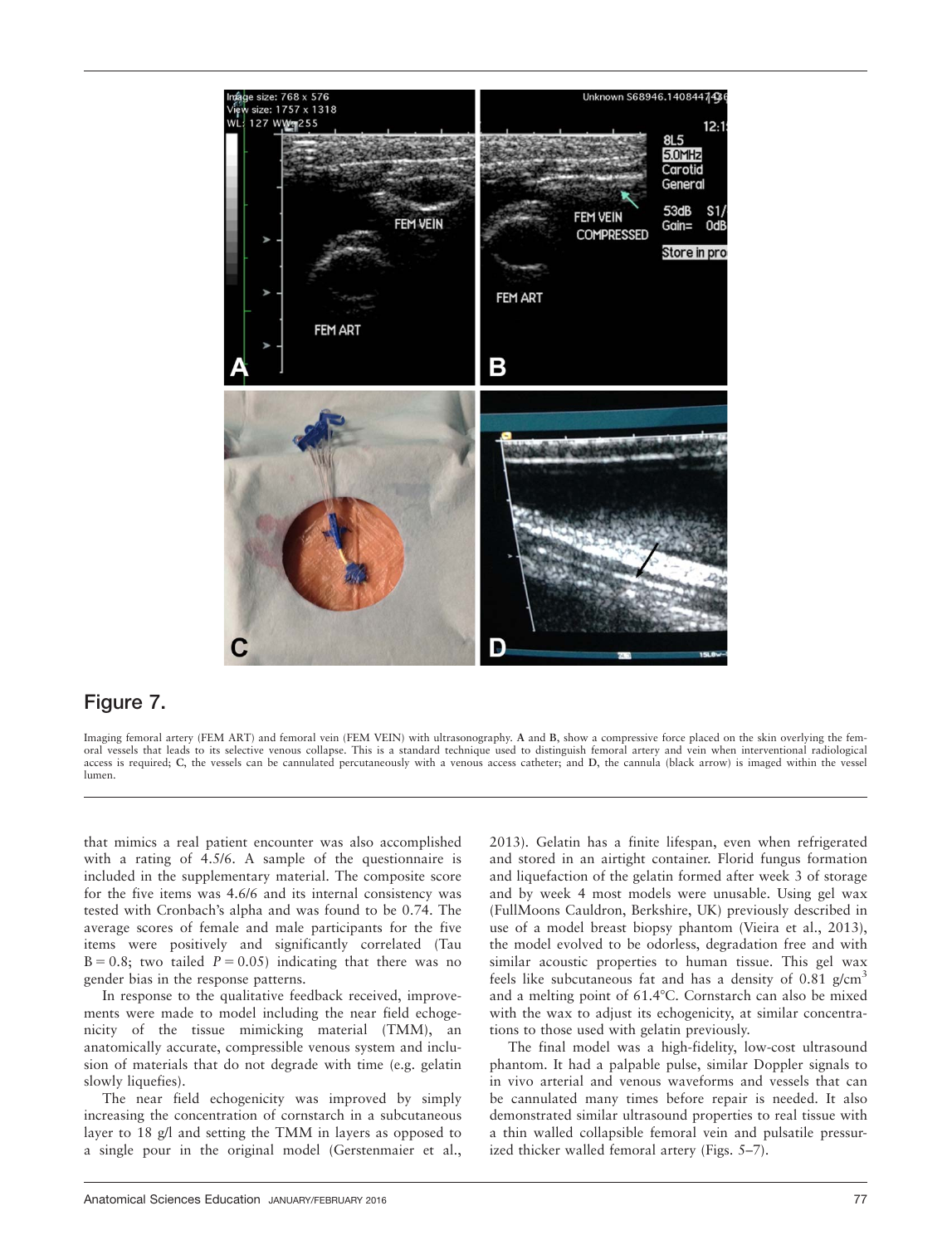### **DISCUSSION**

Rapid prototyping has been reported to be of benefit for surgical planning and education in cardiac pediatric surgery (Costello et al., 2014, 2015), plastic surgery (Gerstle et al., 2014), orthodontics (Groth et al., 2014), and neurovascular surgery (Khan et al., 2014). The present research describes methods to increase the versatility of a single material printer by printing molds for silicone muscles and vascular cores for perfusable blood vessels. The freely available BodyParts3D resource (Center for Life Science, 2013) represents a particularly valuable repository for teachers of anatomy as it contains thousands of anatomically accurate body parts (bones, muscles, blood vessels, etc). Regional anatomy can be constructed by combining the various printable files into a single model. These can be supplemented with color, text, barcodes, or quick response (QR) codes. As a further refinement, the models can be made more physiological by introducing pulsatile blood flow at physiological pressures. Although not described in this paper the silicone muscles can also be made to shorten by embedding pneumatic filaments into the muscle bellies (McKibben artificial muscles). This has been reported for an anatomically accurate silicone heart which generates a realistic systole (Roche et al., 2014).

Both the lower limb and femoral artery models were tested on subjects for their educational value. The resulting studies were rather small as only one fifth of the medical class participated in the study and the total number of trainee interventional radiologists in Ireland is limited. There was no statistical difference between the 3D-printed model group and DR group with regard to knowledge of lower limb anatomy. This suggests that the model building is a useful adjunct to Anatomy education particularly in those departments that lack access to cadavers. The qualitative feedback obtained from both cohorts was useful and led to improvements of the models. In particular, the addition of the femoral vein with reversed blood flow and compressibility was deemed a key feature for realism and usefulness in radiological anatomy. A recent Irish study published in the journal Surgeon, demonstrated that final year medical students retention of foot and ankle anatomy was poor (Groarke et al., 2015). When 235 students were shown a normal X-ray image of the foot and ankle with six labeled bones, only 8.3% scored 6/6 (the average score was 2.7/6). The findings of the present small pilot study with students are encouraging and agree with the results of other small pedagogical studies and surveys (Motoike et al., 2009; Preece et al., 2013).

Typical simulators for radiology or surgical simulation have revolved around creating models, either in the virtual world with simulated haptic feedback, manufactured crudely from unrealistic materials or from biological tissues (Vidal et al., 2009; Petrinec et al., 2011; Johnson et al., 2012; Dugo et al., 2014; Villard et al., 2014). Only recently have the first examples of 3D-printed surgical simulators been described. Urology education has been augmented with a patient specific percutaneous nephrolithotomy simulator built using a fused deposition modeling (FDM) printer and water soluble print material (Cheung et al., 2014; Turney, 2014).

#### Limitations of the Study

One limitation of the present study is the lack of objective evidence that practice with 3D femoral model increases procedural skill. Simulation based education however has been shown to transfer to patient level care (McGaghie et al., 2011) and to predict the level of clinical experience of the user in central venous catheter (CVC) line placement (Dong et al., 2010). In order to validate this model as a valuable learning tool and to improve patient safety a set of guidelines for the safe placement of femoral central lines and femoral arterial access will need to be formulated in the future. Another limitation is that the femoral arterial waveform did not exhibit a sharp upstroke despite efforts to manipulate flow and pressure. However, the flow velocity profiles were clearly different in artery and vein. Despite the fact that the advantages of rapid prototyping have been employed in this study there is residual manual craft required for model completion. The models could have been printed more conveniently by a third party especially by companies that have access to expensive multi-material printers. And although the method for manufacture of silicone vessels is relatively simple and cheap it does not permit control of vessel wall thickness.

### **CONCLUSIONS**

Both freely available printable anatomical surface models and those segmented from radiological data sets augmented the teaching resources of anatomy. The models were patient specific and interactive and made the practical component of anatomy interactive for medical students. The printed models of the leg were not inferior to cadaveric based teaching when standardized testing of anatomical knowledge was used. The 3D-printed simulators of femoral artery access were judged to be useful teaching aids and realistic. Threedimensional printing technology is expanding and becoming increasingly economical and the authors predict that it will become an essential instrument of anatomy education within the next 5–10 years. The range of printable materials is increasing and this advance in material science will yield the range of base materials to construct the fundamental tissues of the body. In addition the advent of electrically conductive and magnetic materials will permit printed circuitry to be integrated within printable objects. Reprintable medicine may overtake regenerative medicine as pure engineering solutions can be devised for limb prosthesis without the use of stem cells. Advances in this area of anatomical research will have parallel and profound effects on the teaching of anatomy.

## ACKNOWLEDGMENTS

The authors acknowledge the support of the School of Medicine and Medical Science, University College Dublin and the Faculty of Radiology, Royal College of Surgeons in Ireland.

## NOTES ON CONTRIBUTORS

MICHAEL O'REILLY, M.B. B.Ch., B.A.O., M.R.C.S.I., is a specialist registrar in radiology in the Mater Misericordiae University Hospital in Dublin, Ireland. He recently (2013– 2014) held a post as an anatomy demonstrator in the School of Medicine of University College Dublin in Dublin.

SVEN REESE, Ph.D., Dr. Med. Vet., is a senior lecturer in the Department of Veterinary Sciences of the University of Munich, Munich, Germany. He has been teaching students in anatomy und ultrasound diagnostics for 23 years and his